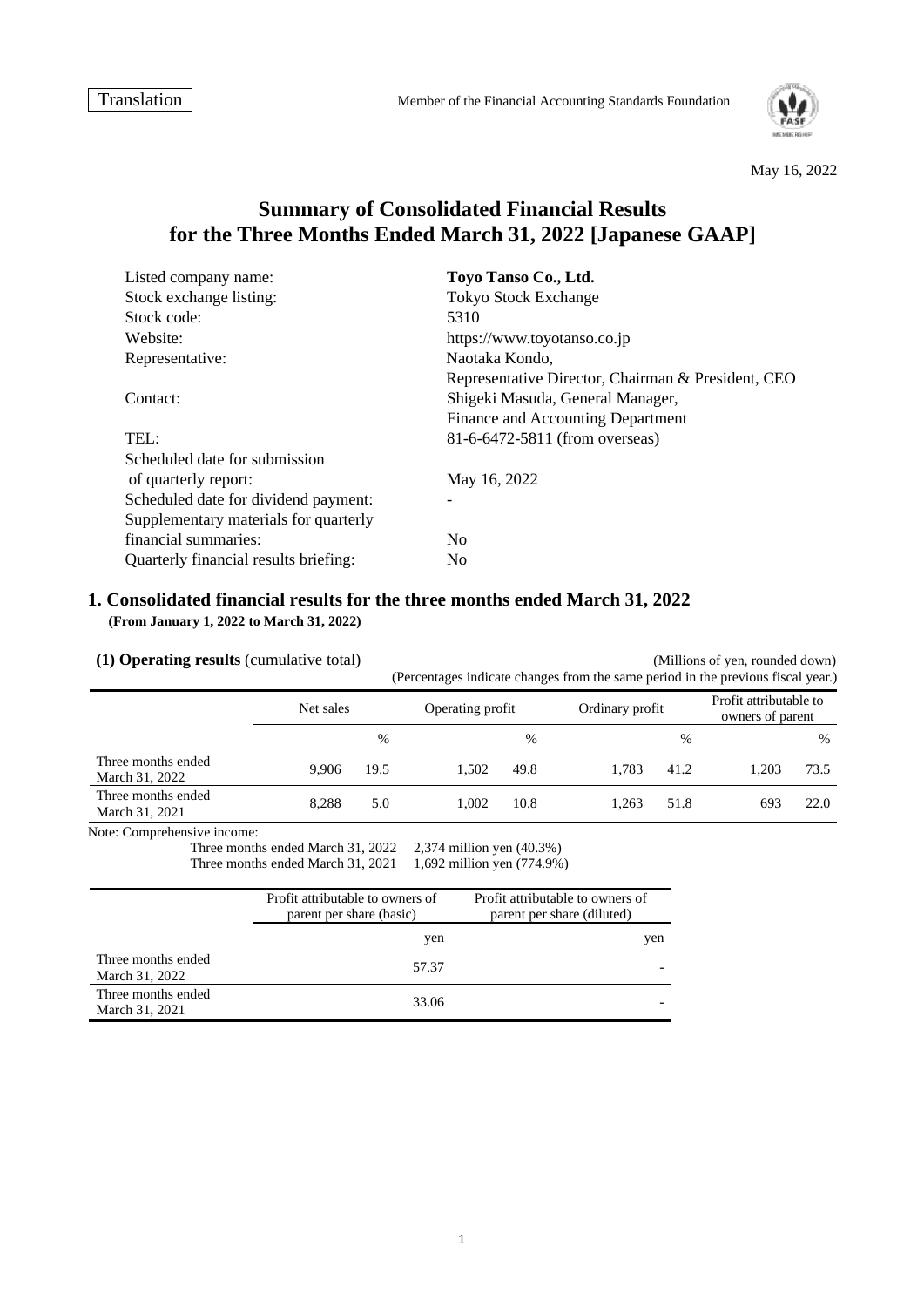## **(2) Financial position** (Millions of yen, rounded down)

|                                                                        | Total assets | Net assets                               | Equity ratio |  |
|------------------------------------------------------------------------|--------------|------------------------------------------|--------------|--|
|                                                                        |              |                                          | %            |  |
| As of March 31, 2022                                                   | 84,190       | 73,372                                   | 87.1         |  |
| As of December 31, 2021                                                | 83,655       | 72,256                                   | 86.3         |  |
| Reference: Shareholders' equity<br>March 31, 2022<br>December 31, 2021 |              | 73,318 million yen<br>72,204 million yen |              |  |

## **2. Dividends**

|                                             | Dividends per share (yen) |                                      |   |          |                   |  |
|---------------------------------------------|---------------------------|--------------------------------------|---|----------|-------------------|--|
|                                             | First quarter-end         | Second quarter-end Third quarter-end |   | Year-end | Total (Full year) |  |
| Year ended December 31,<br>2021             |                           | 0.00                                 |   | 60.00    | 60.00             |  |
| Year ending December 31,<br>$2022$ (Actual) | $\overline{\phantom{0}}$  |                                      |   |          |                   |  |
| Year ending December 31,<br>2022 (Forecast) |                           | 0.00                                 | - | 70.00    | 70.00             |  |

(Note) Revisions of projected dividends most recently announced: None

## **3. Consolidated results forecast for the fiscal year ending December 31, 2022 (From January 1, 2022 to December 31, 2022)**

|                                         |           |      |                  |      |                 |       |                                               |      | (Millions of yen, rounded down)                         |
|-----------------------------------------|-----------|------|------------------|------|-----------------|-------|-----------------------------------------------|------|---------------------------------------------------------|
|                                         |           |      |                  |      |                 |       |                                               |      | (Percentages indicate year-on-year changes.)            |
|                                         | Net sales |      | Operating profit |      | Ordinary profit |       | Profit attributable<br>to owners of<br>parent |      | Profit attributable to<br>owners of parent<br>per share |
|                                         |           | %    |                  | %    |                 | %     |                                               | $\%$ | yen                                                     |
| Six months ending<br>June 30, 2022      | 20,000    | 14.1 | 2.800            | 18.3 | 2.700           | (2.9) | 2.000                                         | 9.6  | 95.36                                                   |
| Fiscal year ending<br>December 31, 2022 | 42,000    | 11.3 | 7.000            | 23.5 | 6.900           | 10.1  | 5.000                                         | 12.0 | 238.41                                                  |

(Note) Revisions of consolidated forecasts most recently announced: None